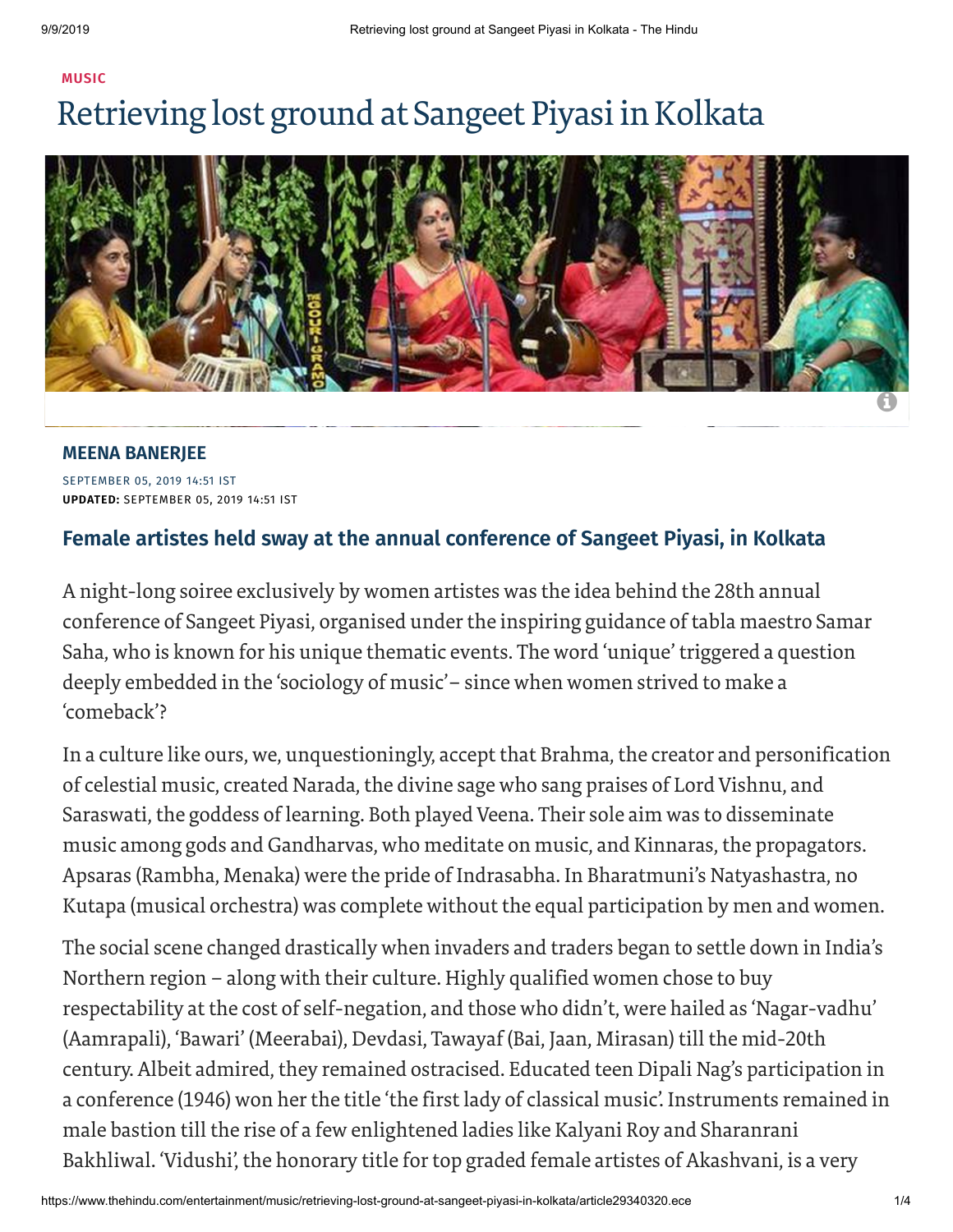recent phenomenon that eluded such performers like Siddheshwari Devi, Begum Akhtar and numerous others. There are very few women percussionists and harmonium/sarangi accompanists even now.

## Musical rendezvous

But an undaunted Samar Saha converted this soiree into a meeting ground of amazing talents from all over India. The crescendo started building up after midnight when kathak exponent Shinjini Kulkarni (granddaughter of Pandit Birju Maharaj) and her accompanists Deepmala Bhattacharjee (brilliant disciple of Samar Saha), harmonium wizard Rupashree Bhattacharya and Pallavi De (bol padhant) put the stage on fire! Soothing music followed it next. Eminent vocalist Indrani Mukherjee's introspective Lalit and a lilting jhoola received the same amount of musical regards from the much awarded, perceptive tabla of Sangeeta Agnihotri, a Madhya Pradesh based worthy disciple of Pandit Dinkar Majumdar.



## Sitarist Mita Nag

Indrani's harmonium accompanist Paramita Mukherjee (Delhi) is widely known for her quick adaptability. Finally, compatibility between erudite Vishnupur Gharana-sitarist Mita Nag (raga Basanmukhari) and ace tabla player Anuradha Pal (Mumbai-based disciple of Ustad Zakir Hussain) was extremely enjoyable.

Earlier this bonhomie was absent in famous soloist Rimpa Shiva's tabla complement for amicably accommodating sarod of a fast rising starlet Debasmita Bhattacharya who remained focused on her choice, Kausi Kanada. Gharanedar musician Reshma Pundit's tabla solo, with Paromita Mukherjee's competent harmonium lahara, could do better with such killer instinct of a soloist. Upcoming vocalist Rageshree Das (raga Rageshri, thumri and Bangla song) was in the seasoned company of Sunayana Ghosh (brilliant disciple of tabla legend Pandit Shankar Ghosh) and Rupashree Bhattacharya (harmonium). Enterprising youngster Nayanika